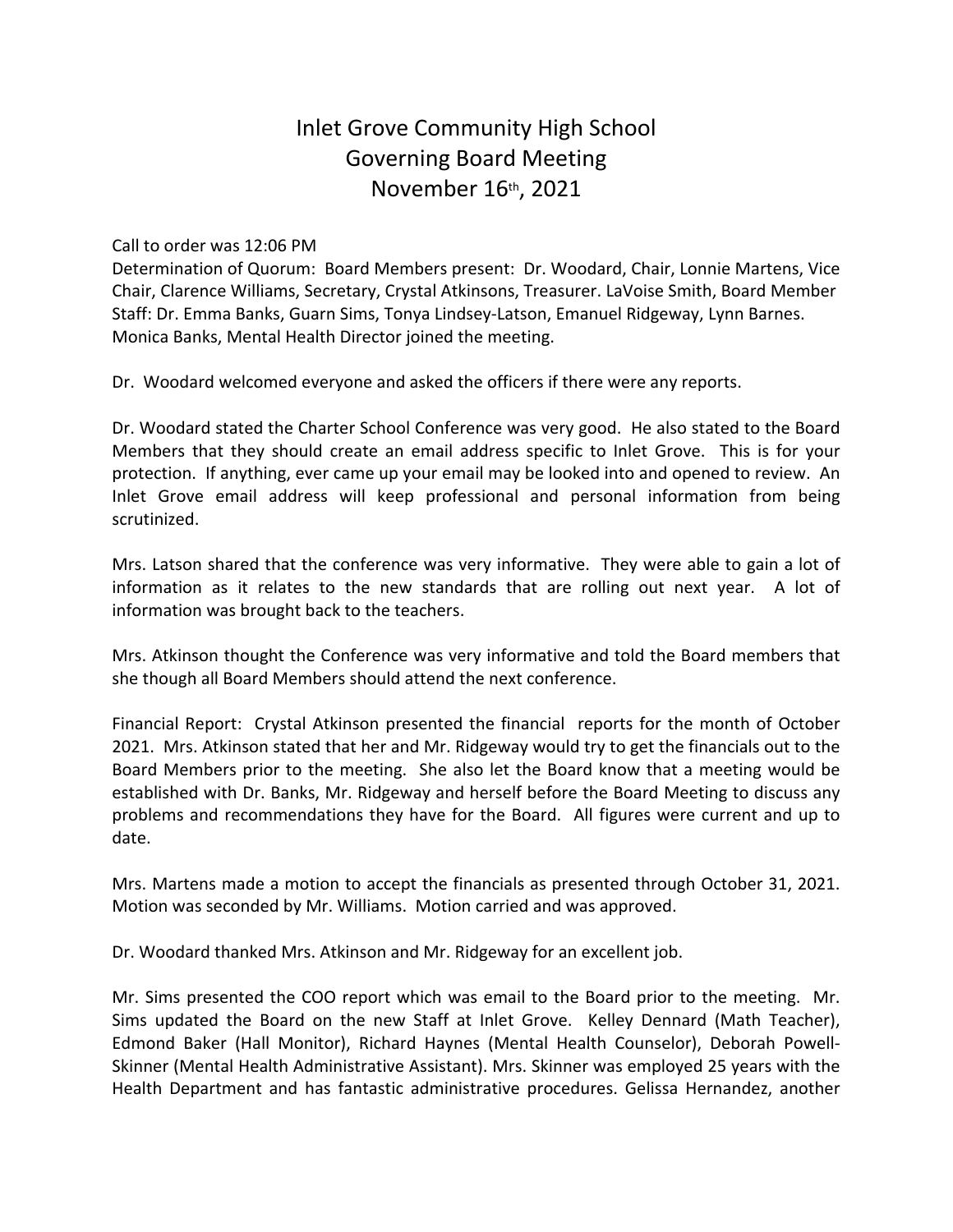administrative assistant who primarily works in the from office. Very well skilled, people's personality. Ahmad Basharat the front gate guard. Officer Ryan Strahan was transferred to Pahokee High School after being at Inlet Grove for years. The new resource officer is Officer Tracie Boggs.

Updates: Safer Watch is a panic alert system that's required by the State of Florida and was derived from the Alyssa Law. All public and charter schools were required to implement a mobile panic alert system. Most of the School District and Charter Schools selected Safer Watch system which was created by Motorola. The system allows you to notify 911 in a quicker fashion. Normally if there were an active shooter, someone would need to call 911. With the Safer Watch system, you would go to the app on your phone and push active shooter on campus which would route the call to either the police officer or fire station.

The Florida department of Education has implemented what they call a safety check, primarily targeting Charter Schools. Charter schools are randomly selected for teams to go out and check the level of security. The charter schools were given checklist of what they would be looking for.

Locked doors would be checked, staff parking lot, fencing, single entry points. All staff will be assigned parking spaces in the front and will receive parking permits to help secure the back of the campus much better. Through referendum dollars walk through metal detectors are being purchased.

Recently, wands for all student coming in through the front gate were used. Walkthrough scanners will be purchased to make sure no one is bringing anything on campus as they enter campus. The main hallway entering into the school will be beefed up with security over the Christmas break. Fencing and double doors will be added. Inlet already has one golf cart but another one will be purchased.

There is another ESSER11 grant that just recently was released. It's the ARP Grant (American Rescue Plan) and is addressing the continuous impact on COVID-19. The grant is for four billion dollars. Inlet's share of that is \$1,555,993.00. Of that 1.5 the State is requiring that you use 20% at a minimum to address specifically the learning loss. During the virtual year, kids' loss ground. Learning gaps were created. Inlet has decided to create an extended day or tutorial program beginning Spring 2022and proceed until Fall 2024.

Summer 2022 through summer 2024 are also included in hopes that no less than 85% of the students participate. Tutorial time would be an hour and a half for the students. Bus transportation will be supplied, teachers will would work up to two hours. Looking to start January 10, 2022. Mondays and Tuesdays would be for all reading and English arts classes. Wednesday and Thursday all math, Friday's science, social studies, foreign language and career academies.

The extended day tutorial will be \$450,000.00 for transportation for the spring, the summer and fall throughout will be 60 plus thousand.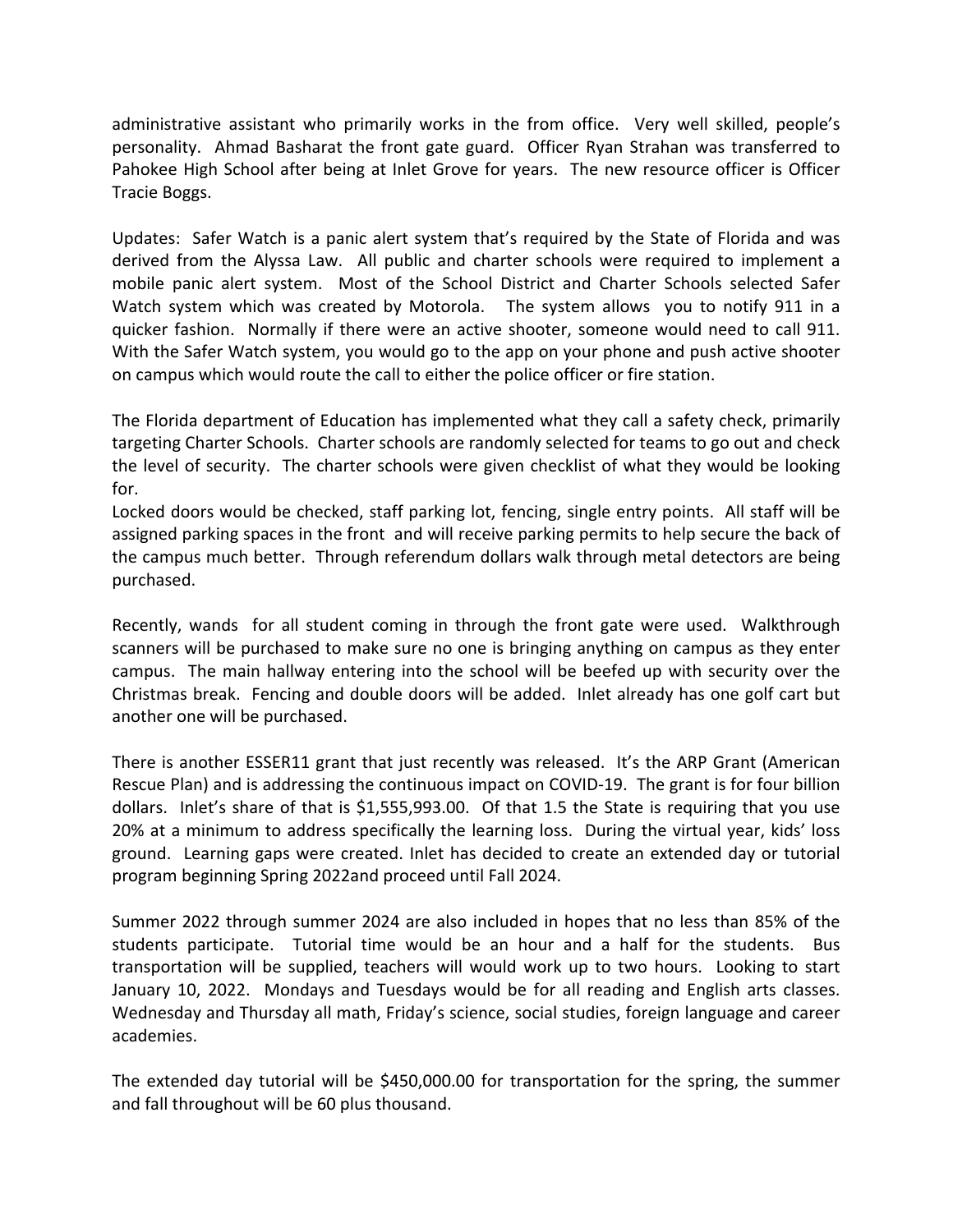Inlet is looking to upgrade the media center, particularly with the collection of books. Ms. Bell will be looking at hour we can upgrade the media center. Inlet is looking to retrofit two computer labs with standalone computers. There are two labs that need fifty computers. All teacher desktop computers will be update and purchase COVID sterilization equipment. AV in auditorium which falls under technology will be upgraded. So we're looking at all of our career academies across the board to see what needs they have now that we can utilize these grant funds to really help beef up the support in that area with culinary academy. It's essential that they have freezer and refrigeration, and we have some older freezers that the freezer doesn't work anymore.

Inlet Grove will be teaming up with Keiser University for February Professional Development Day.

We going to take all of our teachers and staff to Kaiser university and do a tour, learn some great information, but we're going to host our PDD activities there at Kaiser. I met with Lonnie and the Dean and the president of the campus. I was blown away at number one, how closely aligned Kaiser programs aligned with our programs. They are excited and looking forward to our staff coming on February 21. All Board Members are invited to come.

Dr. Banks is very steadfast about making sure that we have community involvement as a school, not only as the administrators doing community projects, but making sure that our school is represented out there particularly in the city of Riviera beach.

Thanksgiving lunch will be provided to the faculty and staff tomorrow. All Governing Board Members are invited to come.

Monica Banks: I'm just going to just talk really briefly about what we're trying to do here with our mental health program. Now that we have new people on board I'm really excited about it because you guys are aware a lot of things have changed since the students have come back on campus.

Having some new policies and procedures in place are really vital to our students' success academically, as well as mentally. As you can see here, of course, me, myself as a mental health director, Mr. Richard Haynes, who comes from, I believe it was Palm Beach Lakes High School. He's a mentor, and a licensed mental health counselor.

He used to be a co locator at their school, which we're really excited about him coming here because as soon as he came here, he was not afraid to get his feet wet. I could say the least. Mr. Sims mentioned Mrs. Skinner, she comes from the department of health with a lot of experience and was really willing to get right in as an administrative assistant with helping us out. I call the main focus and goal of our program Cain consciousness. I thought it was appropriate. We are the hurricanes. We're a Cane's and we are conscious, and it's all about really making sure that our students are aware of who we are here at the school and what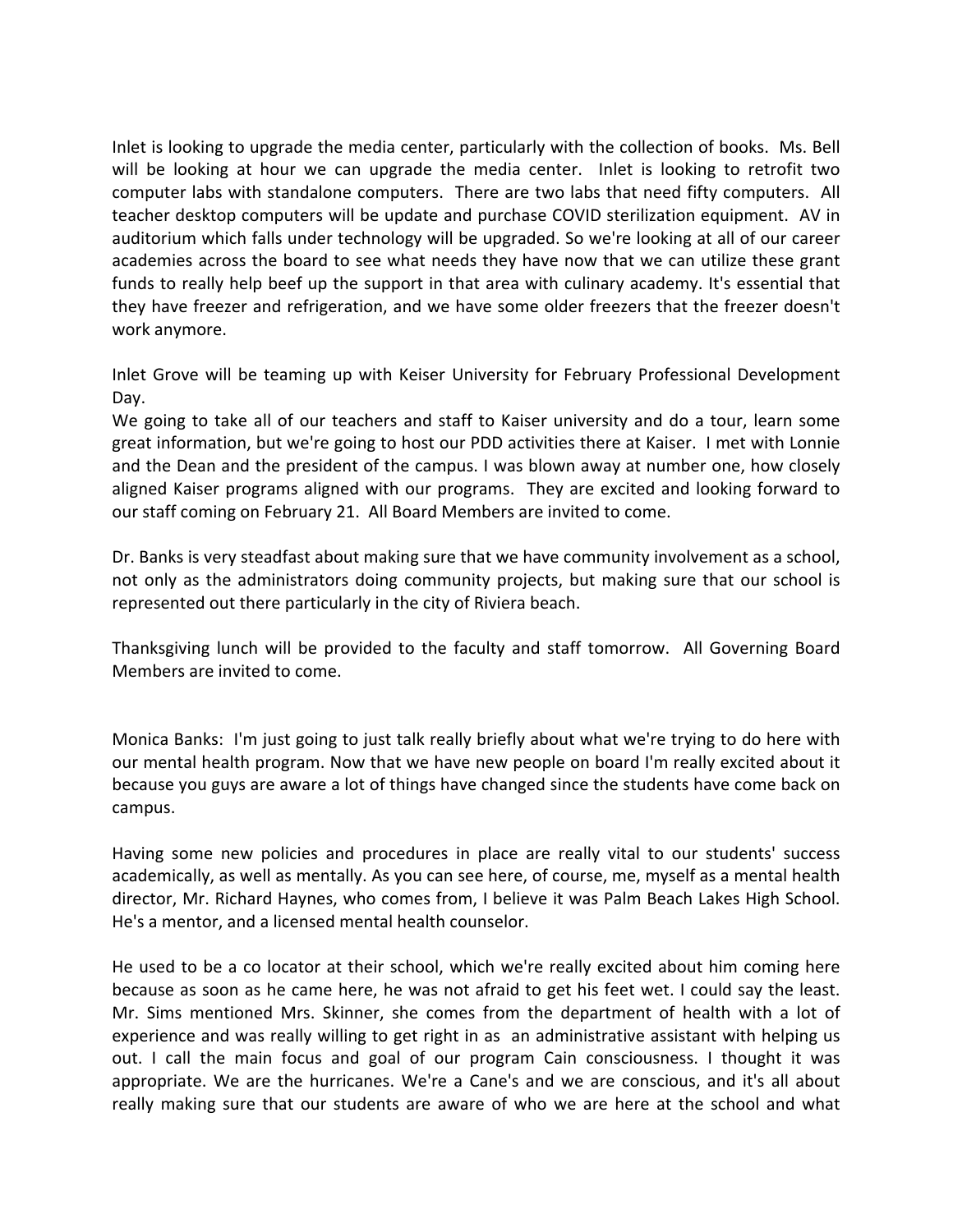we're all about. It's basically really to collaborate with the internal and external partners to provide mental health support, to all Inlet Grove students, as well as staff.

Some of our internal focus is going to be the Inlet Grove Mental Health team, which consists of myself, Mr. Haynes, M R S S F, which is our Social Service Facilitator. Dr. Gira who works here at the school. And us just kind of collaborate about what the needs of our students because we're here and we see them every day and how to really serve them.

Then our external focuses are really going to be the outside agencies. We deal with JFK North Campus, South County, Multilingual Services, Lake Legacy, Behavioral Health, and Caring. These outside agencies along with Urban League are the ones that really help us provide additional resources for our students that they might need any outside resources.

We also want to focus on the staff. We know that not just only our students are suffering from COVID and different things, our staff also needs our support. So collaboratively. we've also tried to come up with a plan to try to have a facilitate and support our staff. We of course reached out to Mr. Schiller, our HR director telling him we also want to try to see what we can do for our staff to provide them some support as well. If they're going through some tough times. Again, we talked about the community agencies, organization, connections, possibly have an Advisory Board. I think that might be really helpful just to kind of collectively get you guys' input on some things you might see as well as the Governing Board.

You might see some things that we could maybe do. And definitely making sure that we're doing some things for tracking. My overall goal is to really made sure that we are assessable. So, one of my things I want to do is create a QR code. I don't know if you guys are familiar with a QR code.

Sometimes you see now with COVID going you just scan the little code. They'll pop up on your phone. So that you don't have menus. Now that little QR code could be something that I would like to place all around the school and make us have accessibility to all our students so that they can reach out.

They can say, Hey, I need to speak to a counselor. Or maybe another student might say, Hey Ms. Banks I think this student needs to see someone, and they can kind of just have unlimited assess ability to the mental health staff so that they know we're here and it's easy to get hold of somebody ASAP. I think that's pretty much it.

Any questions.

Dr. Woodard: Excellent. I just want like to make a comment. I think you're comprehensive in your approach and, and I like it. I love it.

Mr. Sims, I just I think I had one question about the emergency procedures, staff the back that have a situation, how do they alert that that person needs help?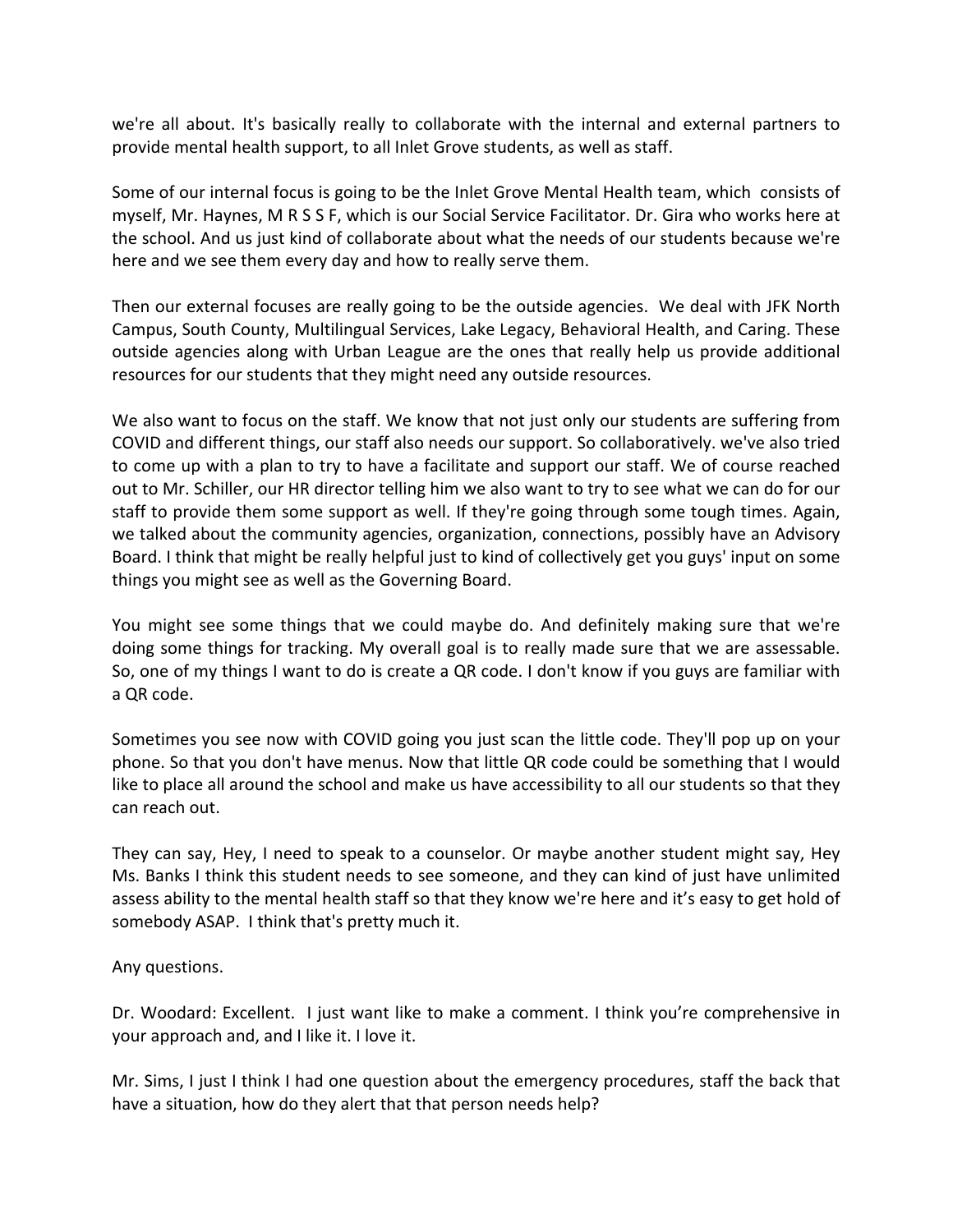Mr. Sims: We are actually going to the next phase of the essential staff training, which includes a testing the system. So that's the part that we are going to learn and work out in the next phase.

As we go through this training component they will know how we alert, who needs to alert, and what situation you will not use the panic system. They're clear about that. There are certain situations you should not be using the panic alert. So that's the second phase of the essential staff who has access.

Ms. Smith: Mr. Sims, as I was listening to your report but maybe I missed this what the summer time frame and schedule for the summer program would look like.

Mr. Sims: The logistics of the summer has not been worked out yet. Partly because although transportation has the assurance that they will provide transportation, the timing we don't know yet. I'm waiting to get that essential information before we kind of avail how our summer days and times will look.

Mrs. Martens: The head of the psychology department at Kaiser wants to have a partnership with Inlet, wanting to send an intern from the psychology department. I was wondering if I could contact you after the meeting to give you her contact information.

Dr. Woodard: Asked if there were any comments regarding the reports.

Dr. Banks: Dr. Banks comp limited the staff attending the meeting and those that were not at the meeting on the great job they are doing.

Every Wednesday we are providing testing for the students and staff on campus. We're trying to make sure everyone is safe.

Charter schools in the State of Florida are the only ones to receive the ESSER Grant. The District schools did not receive this at all. We're making the most out of the Grant and save as well, and provide the services that we need to provide for the students.

Ms. Banks will be provided with a list of agencies from the Health Department. They want to partner with Inlet Grove.

I have been working with Mr. Sanches, whom the Superintendent sent out to visit and take a look at the school to see what our needs are and how we're going to be moving forward. He listened to what was said and he asked some questions which were answered. Mr. Sanches was given the specs that were designed by the career department. Mr. Sanches stated that we won't have the large classrooms that we currently have. Dr. Banks told Mr. Sanches that Inlet Grove wanted the same amount of money or whatever they did for South Tech. Mr. Sanches stated the District spent twelve million dollars on old South Tech. Mr. Sanches was informed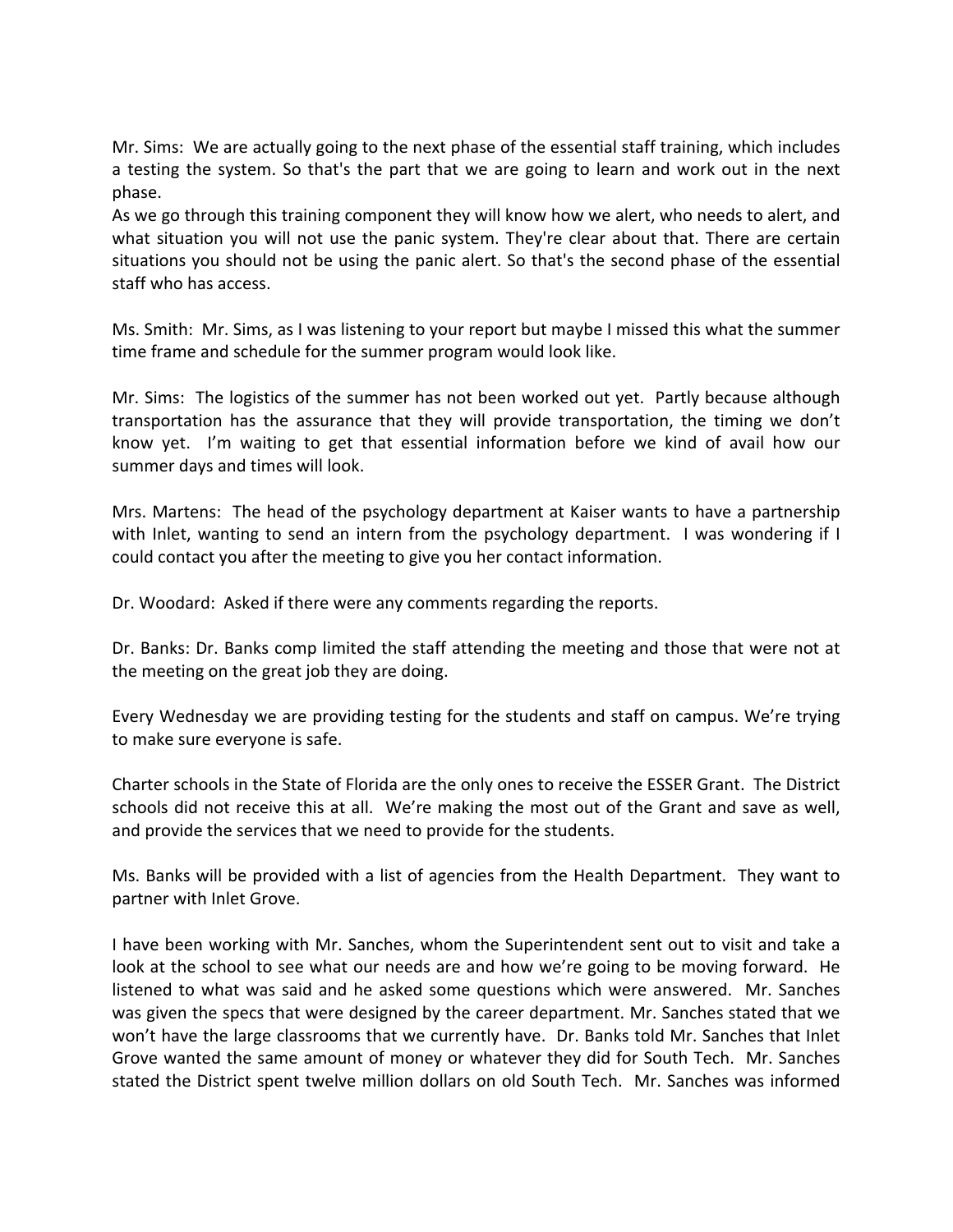that Dr. Banks was informed by the old Superintendent and Wanda Paul and the current Superintendent that eighteen million plus.

Mr. Sanches clarified the twelve million was spent on the building itself. The remainder of the money was spent on furniture and other amenities.

Dr. Banks: It was a very good meeting and I see that the Superintendent is moving forward. Several Board Members have contacted Dr. Banks and are very impressed. The Superintendent has also said this is his priority. They will be back in a couple of weeks with a plan, and hopefully they can meet the Governing Board. Hopefully within two years we will see a building going up. It has to go through architecture.

Shawn Arnold has to be paid for the referendum work he's done. All Charter schools are paying a portion. The District owes us for two years back from the referendum money. When we get it, we can take the interest and do whatever we want to. The other money will be used for teacher salaries and we can just sit on that as long as we want to. The teachers at Inlet Grove are the highest paid teachers in the District. Dr. Banks has always said she wanted the teachers at Inlet to be the highest paid.

Ms. Barnes: We've applied for a grant from Kars4Kidz. This is a small grant program and it's dedicated to supporting educational initiatives in helping to impact the lives of children. It helps with youth development, mentorship, and education. The grant ranges from \$500.00 to \$2,000.00. Of course , I applied for the max, the \$2,000.00.

In applying for the grant, I made sure since tutoring is a necessity right now that I catered it to the tutoring program and after school reading and math. I also applied for the Aldi Smart Kidz grants which is in the amount of \$1,000.00 to \$5,000.00. I applied for the \$5,000.00 also for reading and math tutorial as well. The Kars 4Kidz Grant will be four months before we hear anything.

Dr. Banks: Dr. Banks applied for the Kellogg grant and is waiting to hear from that. The grant was for \$100,000.00.

Inlet Grove has started a garden. The goal is to raise organic vegetables. Mr. Sims built the boxes for the vegetables to be planted in. The food will be used for the culinary department. If we ever need to pay someone for the upkeep, we will be able to pay them from the ESSER grant. We're also planning to give food to Senior citizens in Riviera Beach that needs food. They will not be charged.

We are also doing a children's show which is a part of the TV Production program. This falls under the ESSER grant as well.

We have been having problems with students and dress code. Every year I sign a form stating there is a dress code at Inlet Grove. A problem arose with the company that was doing our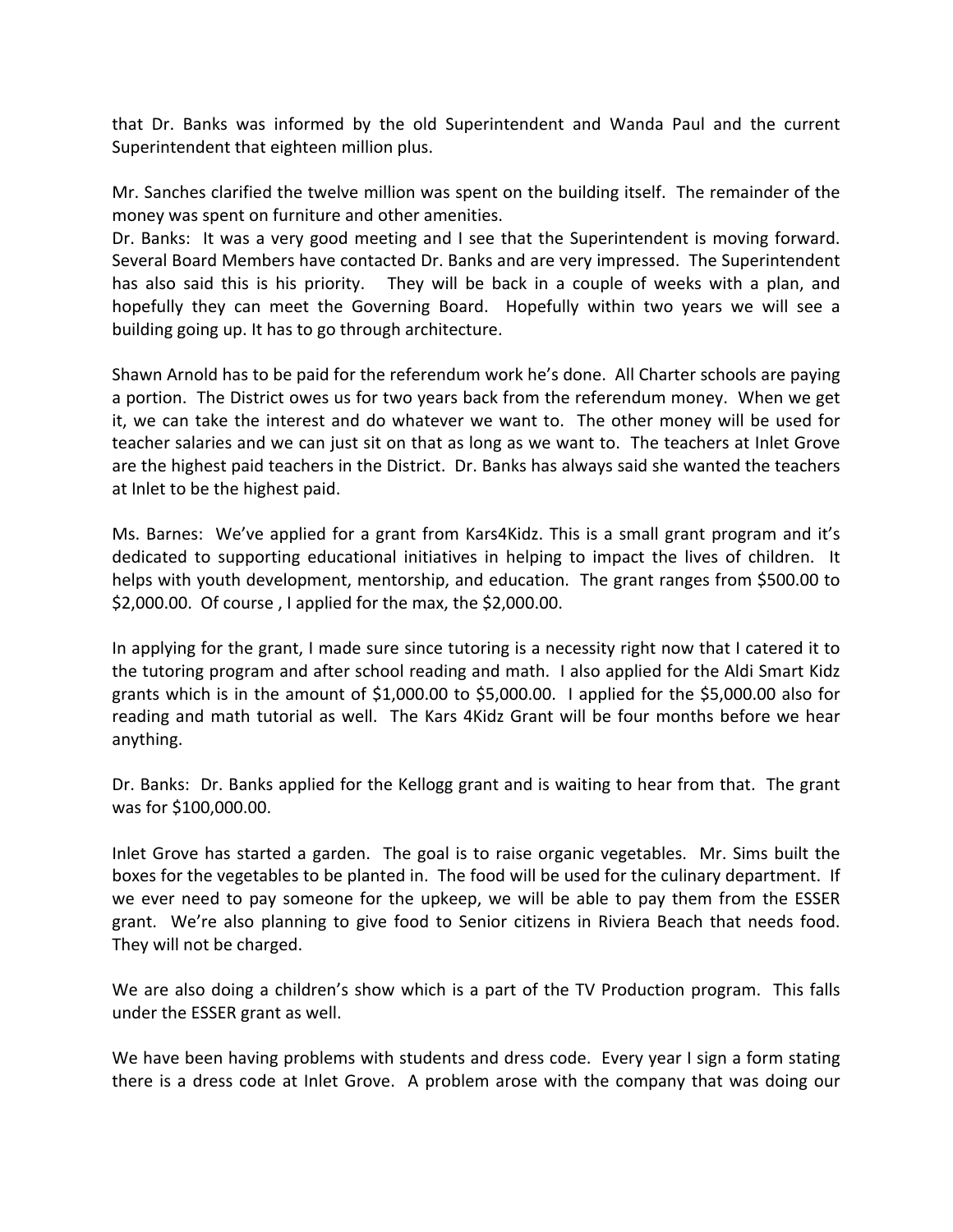school shirts. The students were allowed to get the shirts the color for their academy and wear them.

They are able to do this until we get the school shirts. Some of the students feel they don't have to comply.

All student out of dress code were put into the cafeteria and told they needed to return to school with their parents. No tights or sweatpants are allowed. They are told about the dress code when entering school. Two parents have called, and one came in and agreed with the policy and stated the school need structure.

Mr. Williams: My association goes back with the school several years and I've never known Inlet Grove to have an issue with a dress code the times I've interacted and had a student there. I'm curious as to what may have created that dynamic this time. Was the onboarding process different? Did we not have an orientation, were we in a rush just to get numbers?

Dr. Banks: I wasn't involved this year with the recruiting. When the school started there was a dress code and most of the people that work at Inlet now were students here. They can tell you I was a stickler with the cell phone policy. I didn't have a lot of problems. I think because of COVID we didn't dive into it like we should have. I have asked the students if they have read the handbook. Some said they haven't, so Mrs. Latson was asked to have the teachers go over the handbook with them.

Mr. Sims: Keeping in mind, more than half the population have been Inlet Grove students, so they know the expectation. The biggest issue that we still haven't recovered from was the tee shirt company. We deal with on company that manufactures our shirts with the emblem and correct color. They could not produce the shirts due to COVID.

We're already working with a company who can produce the shirts for next year.

Mr. Williams: I know the dress code issues, and social issues can spiral out of control and they take on a life of their own. So, thank you very much for that.

I encourage you send a memo out to the teachers to check the students for the proper appropriately dress code.

Mrs. Latson: Dr. Banks, Mr. Sims and Governing Board, as it relates to dress code, it is something that you constantly have to enforce. Yes, this is an everyday thing as it relates to dress code, they're children so we also must make sure that we're constantly reminding them and the teachers that our dress code is our policy. And that's just what we stick to. You will have those that sway at times. Well, we just have to make sure that we stay the course.

Mrs. Smith: Oh, no. Uh, what, what I will say since I had a lot of experience with this. Know what page and what line the dress code is addressed in your handbook. I knew that verbatim and I just, when they broke dress I would remind them you got a handbook at the beginning of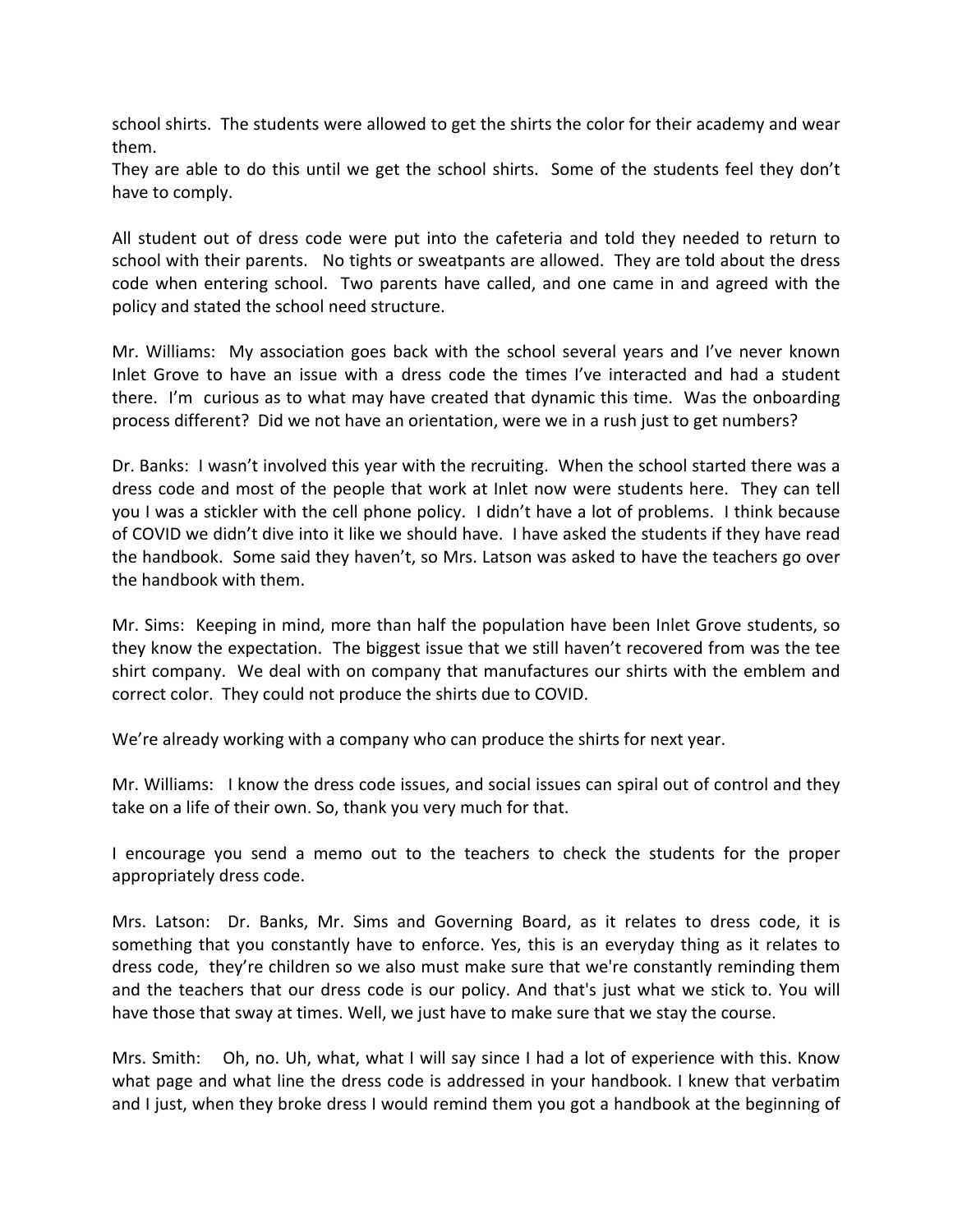the year. You need to go to such and such a page as such and such a line bottom line done. That's how I use to deal with it. The area office backed me 100% because it was in my handbook.

Dr. Banks: The most effective way for me, and I've been doing this ever since I started the school.

When you break it the first time I give you a warning, and I tell you, before you come back tomorrow, your mother or father are your parent must come. If they say my pair get over at five o'clock and the parents say, well, I'll meet you at 5:30. I stay here. And that's what I did. And that's what I'm constantly doing.

And I do see a difference. Now, when the parents come in here first and the parents say, well, you know, I didn't know my child in jail, me this. And then they'll ask the student, why didn't you tell me that? And then some of them will say, well, I told you, and then the parents get upset with the child.

And from my understanding, we paid money to order uniforms for athletics. And there was a problem. So, when he left, apparently our athletic person here went through him to order uniforms and they didn't have them in a timely manner. And he said, I'll let you use some uniforms. Correct me Mr. Sims if I'm wrong in this, what he said, but the uniform he let us use were the uniforms that Inlet Grove had paid for and never received.

He had called me and I told him to call me back and I told him just what I'm saying. I asked what happened to what we paid for. After the game we can't use nothing after the game. And I said, why would you tell our Athletic Director you were going to have him at a certain time and you don't follow approve? I've told everyone at school do not order anything unless I approve it. I told him we want the items we paid for last year.

We also had a teacher using profanity. Mr. Latson will explain the course of action taken.

Mrs. Latson: We had an English teacher that stated to a student of some highly inappropriate statements. And we met with those students. We met with the student, the law officer, the teacher.

We were able to document the fact that the teacher did admit to certain comments, not to all but certain. So, in that event, we released the teacher, we contacted the parents and then the teacher in turn emailed the student, his other students that yes, see, never, uh, this particular student got me fired.

So, I informed that student that he emailed and other students. And when I met with the particular students and the periods, one, two, and three, that we don't always get fired. Sometimes it is something that we earn, and it is our responsibility to make sure that we're educating students, and it's their responsibility to make sure that they're owning their learning.